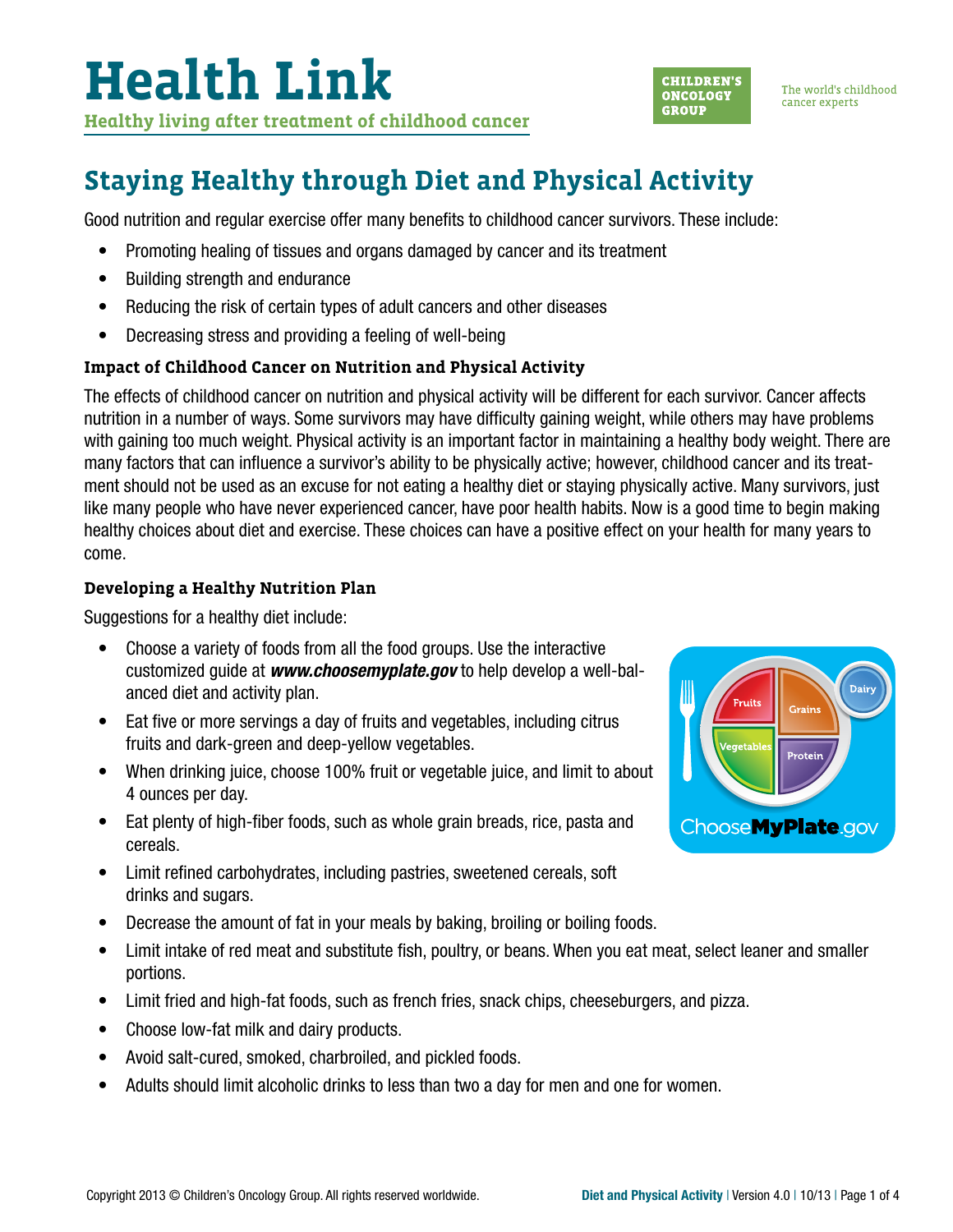## **Health Link Healthy living after treatment of childhood cancer**



The world's childhood cancer experts

If you need to lose weight, consult with your health care team and a nutritionist to develop a nutrition plan. Herbal or dietary supplements should be discussed to determine if they are truly healthy. There are several questions you should ask yourself to make sure your nutrition plan will be effective.

- Do you have a realistic, achievable weight goal?
- Does your plan include foods that you will enjoy eating for the rest of your life, not just a few weeks or months?
- Does your plan include a variety of foods?
- Are foods on your plan easily available at your supermarket?
- Does your plan fit into your lifestyle, daily schedule and budget?
- Does your plan include lifestyle changes that will help you maintain your weight loss?

#### **Developing a Healthy Exercise Plan**

Check with your healthcare team before starting an exercise plan or taking part in new sports and recreational activities. Your healthcare provider can make you aware of the activities that you can safely take part in and those you should avoid.

When choosing an exercise plan, ask yourself these questions:

- Do you have reasonable goals based on your present strength and endurance?
- Is the activity safe for you to perform?
- Does the plan fit into your lifestyle and schedule?
- Does the activity require special equipment or protective gear and will your budget cover the expense?
- Do you need to make changes in the sport or activity based on a special need?
- Do you enjoy doing the sport or activity?

Here are a few helpful suggestions when implementing your exercise plan:

- Start out slow. Don't try activities that are too strenuous or put you at risk for muscle strain.
- Begin your exercise plan with a warm-up program and end with a cool-down activity, such as stretching and slow easy movements.
- Use correct posture when exercising.
- Exercise until you are tired, but not in pain.
- Identify the muscles you want to strengthen and choose exercises that work on those muscles.
- Alternate exercises to work different muscles and different parts of your body.
- To avoid injury, use the right equipment and shoes.
- Avoid running, jogging, or aerobic dancing on hard surfaces such as asphalt or concrete.
- Increase your workout by no more than 10 percent per week.

The American Cancer Society recommends having a physically active lifestyle. Adults should engage in at least moderate physical activity (brisk walking, bicycling, vacuuming, gardening) for at least 30 minutes per day on 5 or more days of the week: 45 to 60 minutes is preferable. If you don't have the time for an activity session all at once, break it up into three shorter sessions of 10 to 15 minutes each. Children and adolescents should engage in at least 60 minutes per day of moderate to vigorous physical activity (running, aerobics, heavy yard work) at least 5 days per week. Here are some practical suggestions to try to work physical activity into your daily schedule.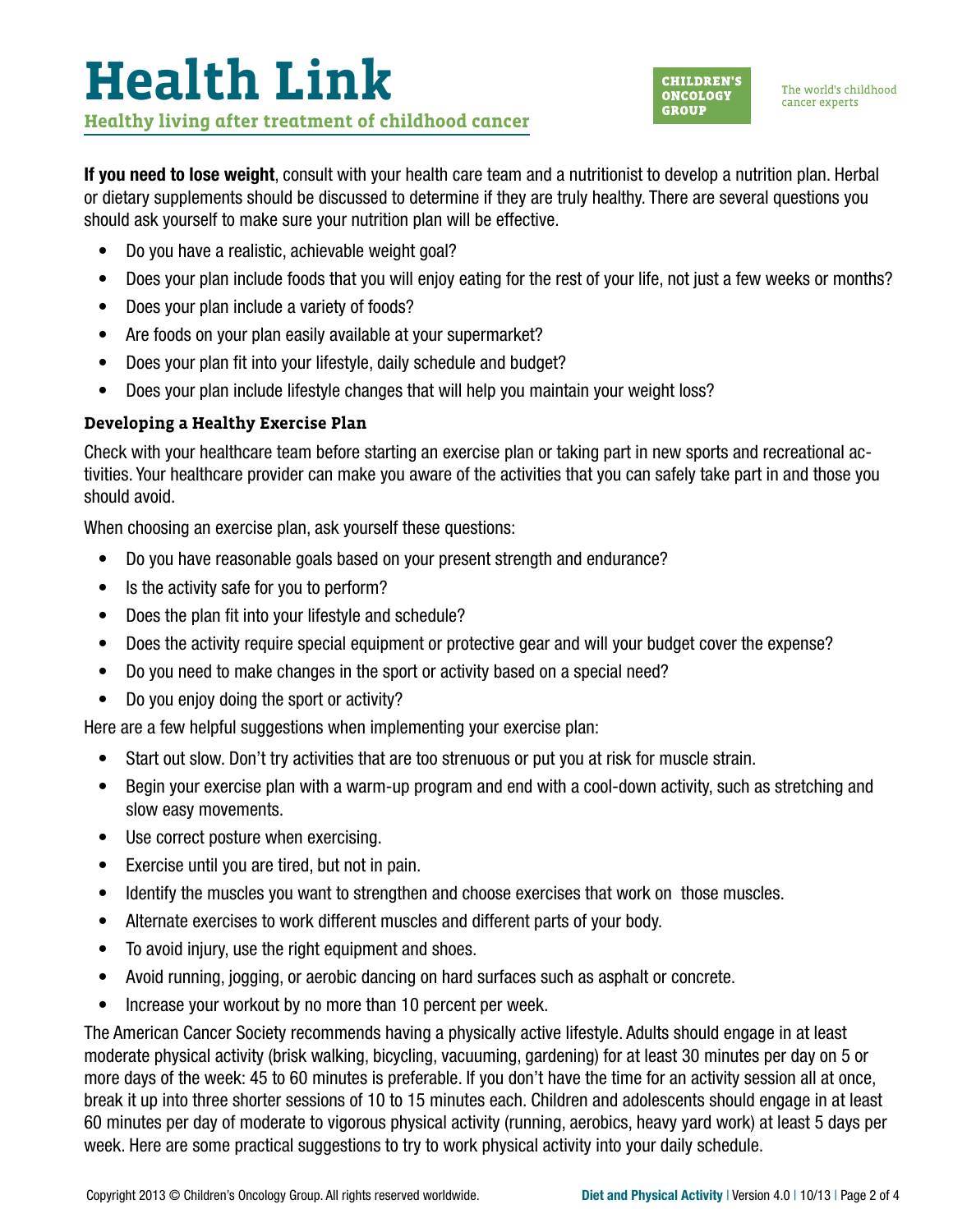### **Health Link Healthy living after treatment of childhood cancer**



The world's childhood cancer experts

- Park a good distance from your place of work and walk the extra distance each day.
- Set aside 30 minutes a day to take a brisk walk.
- Take the stairs instead of the elevator.
- If you have a sit-down job, get up and stretch your muscles every hour and take a walk during your lunch or break.
- Ride a bike to work or for running errands.
- If you have a dog, take him/her on a brisk walk every day .
- Plant a garden, wash your car, mow the lawn, paint furniture, clean out the garage and catch up on all those chores you have been meaning to do—instead of watching TV or playing on the computer.
- Watch TV or read the newspaper while on a stationary bike or treadmill.
- Plan active family outings, instead of attending a movie.
- Exercise with a friend you enjoy spending time with.
- Join a sports team.

#### **Physical Activity for Survivors with Special Needs**

Survivors who have special needs can take part in most activities, but the help of a physical or occupational therapist may be needed to adapt the activity for success. A social worker may be able to help find insurance coverage or other resources for special equipment. Specialized programs for individuals with special needs, organizations and other resources are often available through your healthcare center, in your local community, and at *[www.ncpad.org](http://www.ncpad.org)*.

Adapted by Sharon Frierdich, RN, MS, CPNP, Pediatric Hematology/Oncology, University of Wisconsin Children's Hospital, Madison, WI, from "Staying Physically Healthy, Play Safely, Play Well," St. Jude Children's Research Hospital, used with permission.

Reviewed by Kevin Oeffinger, MD; Missy Layfield; Octavio Zavala; and Marcia Leonard, RN, PNP

### **Additional health information for childhood cancer survivors is available at**  *[www.survivorshipguidelines.org](http://www.survivorshipguidelines.org)*

Note: Throughout this *Health Links* series, the term "childhood cancer" is used to designate pediatric cancers that may occur during childhood, adolescence, or young adulthood. Health Links are designed to provide health information for survivors of pediatric cancer, regardless of whether the cancer occurred during childhood, adolescence, or young adulthood.

#### Disclaimer and Notice of Proprietary Rights

Introduction to Late Effects Guidelines and Health Links: *The Long-Term Follow-Up Guidelines for Survivors of Childhood, Adolescent, and Young Adult Cancers* and accompanying *Health*  Links were developed by the Children's Oncology Group as a collaborative effort of the Late Effects Committee and Nursing Discipline and are maintained and updated by the Children's Oncology Group's Long-Term Follow-Up Guidelines Core Committee and its associated Task Forces.

To cancer patients (if children, their parents or legal guardians): Please seek the advice of a physician or other qualified health provider with any questions you may have regarding a medical condition and do not rely on the Informational Content. The Children's Oncology Group is a research organization and does not provide individualized medical care or treatment.

To physicians and other healthcare providers: The Informational Content is not intended to replace your independent clinical judgment, medical advice, or to exclude other legitimate criteria for screening, health counseling, or intervention for specific complications of childhood cancer treatment. Neither is the Informational Content intended to exclude other reasonable alternative follow-up procedures. The Informational Content is provided as a courtesy, but not intended as a sole source of guidance in the evaluation of childhood cancer survivors. The Children's Oncology Group recognizes that specific patient care decisions are the prerogative of the patient, family, and healthcare provider.

No endorsement of any specific tests, products, or procedures is made by Informational Content, the Children's Oncology Group, or affiliated party or member of the Children's Oncology Group.

No Claim to Accuracy or Completeness: While the Children's Oncology Group has made every attempt to assure that the Informational Content is accurate and complete as of the date of publication, no warranty or representation, express or implied, is made as to the accuracy, reliability, completeness, relevance, or timeliness of such Informational Content.

No Liability on Part of Children's Oncology Group and Related Parties/Agreement to Indemnify and Hold Harmless the Children's Oncology Group and Related Parties: No liability is assumed by the Children's Oncology Group or any affiliated party or member thereof for damage resulting from the use, review, or access of the Informational Content. You agree to the following terms of indemnification: (i) "Indemnified Parties" include authors and contributors to the Informational Content, all officers, directors, representatives, employees, agents, and members of the Children's Oncology Group